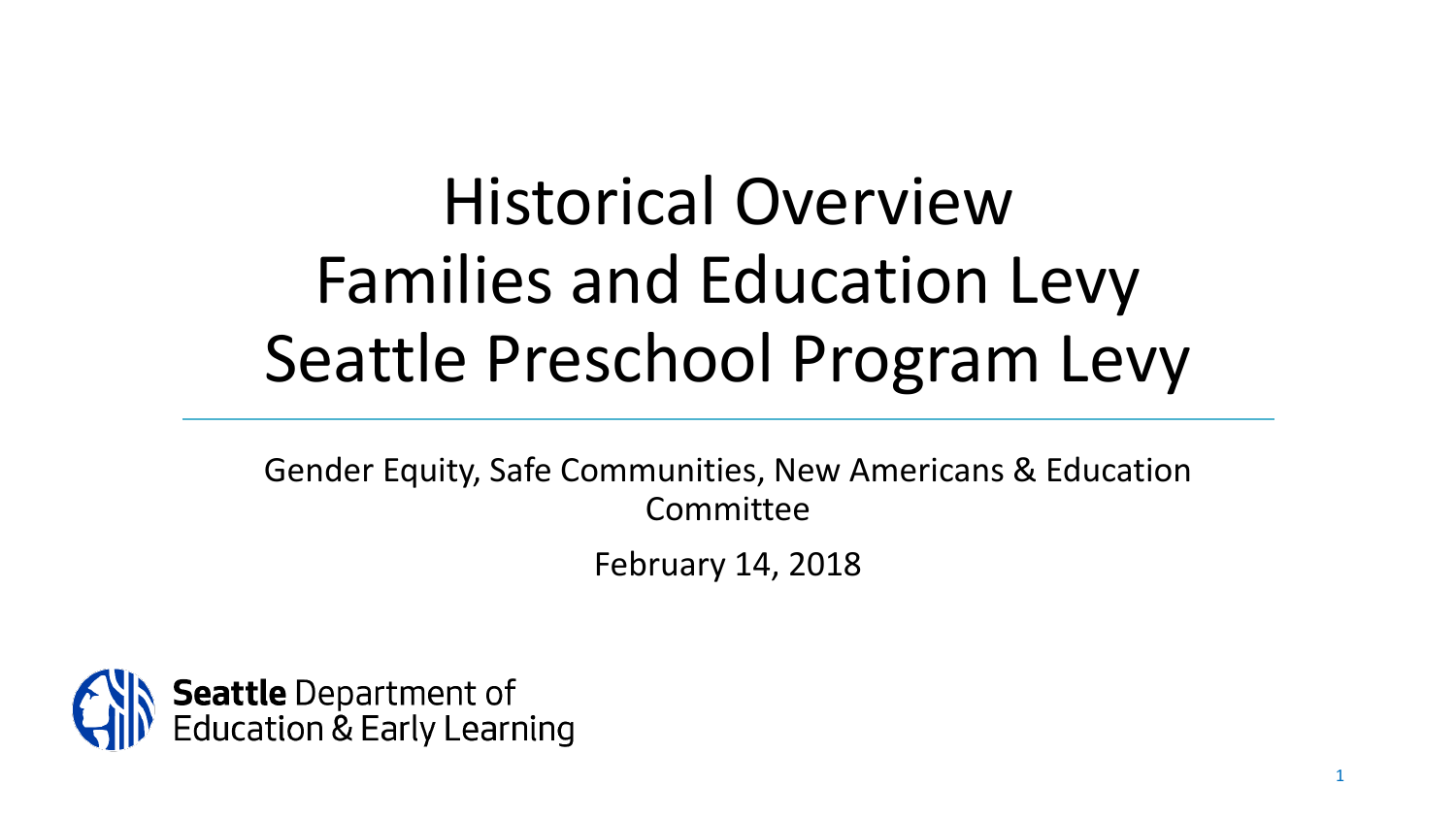#### Briefing Purpose

- Provide a historical account of how the Families and Education Levy was created and changed over time
- Introduce the Seattle Preschool Program Levy
- Details about the current activities supported by each Levy will be provided in subsequent presentations

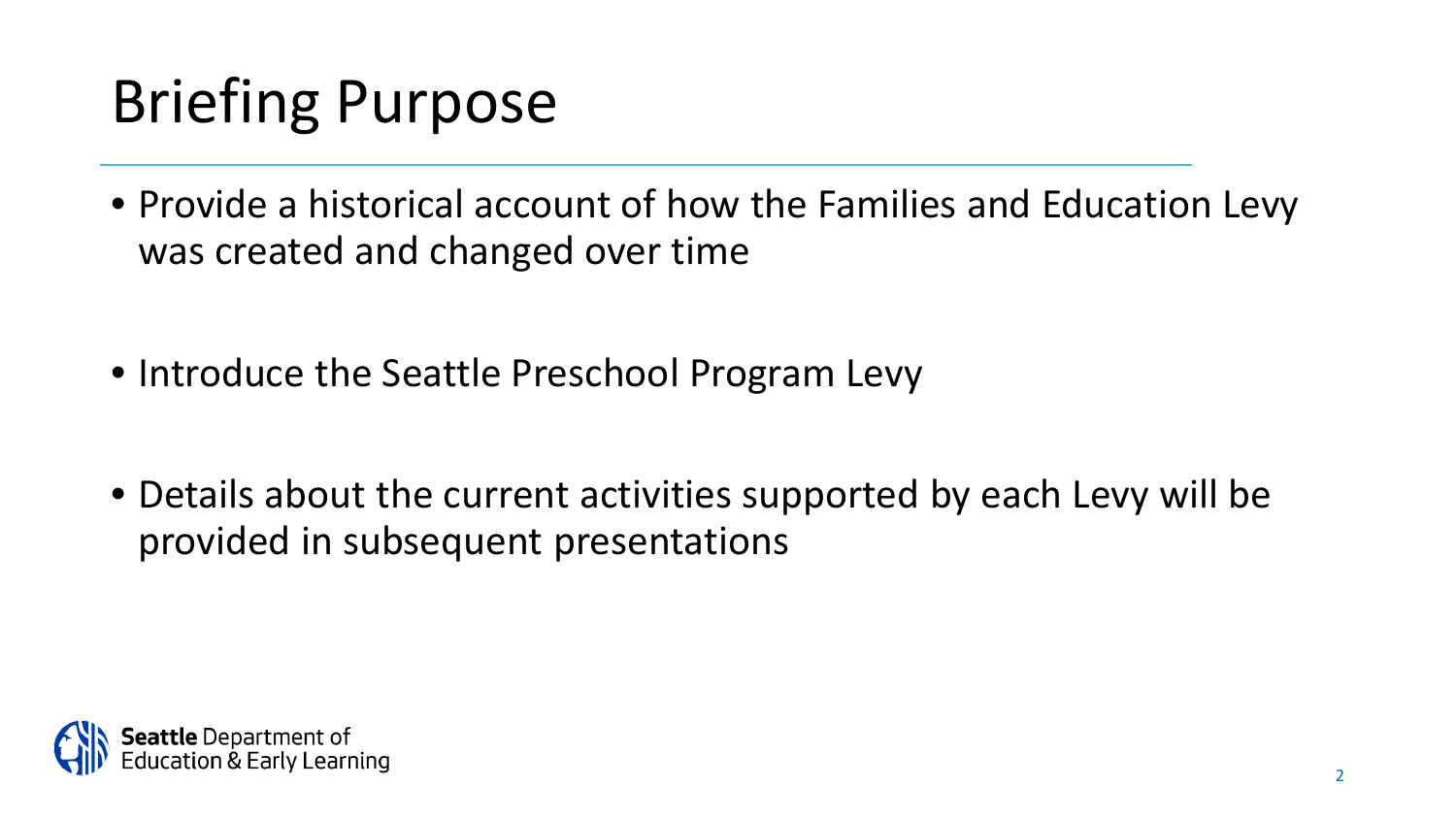## City of Seattle's Families and Education Levy

- First passed in 1990
- Product of Mayor Norm Rice's Education Summit Efforts
- Five key goal areas identified by community members
- Mayor prioritizes helping children be "safe, healthy, and ready to learn."
- \$69 million over seven years

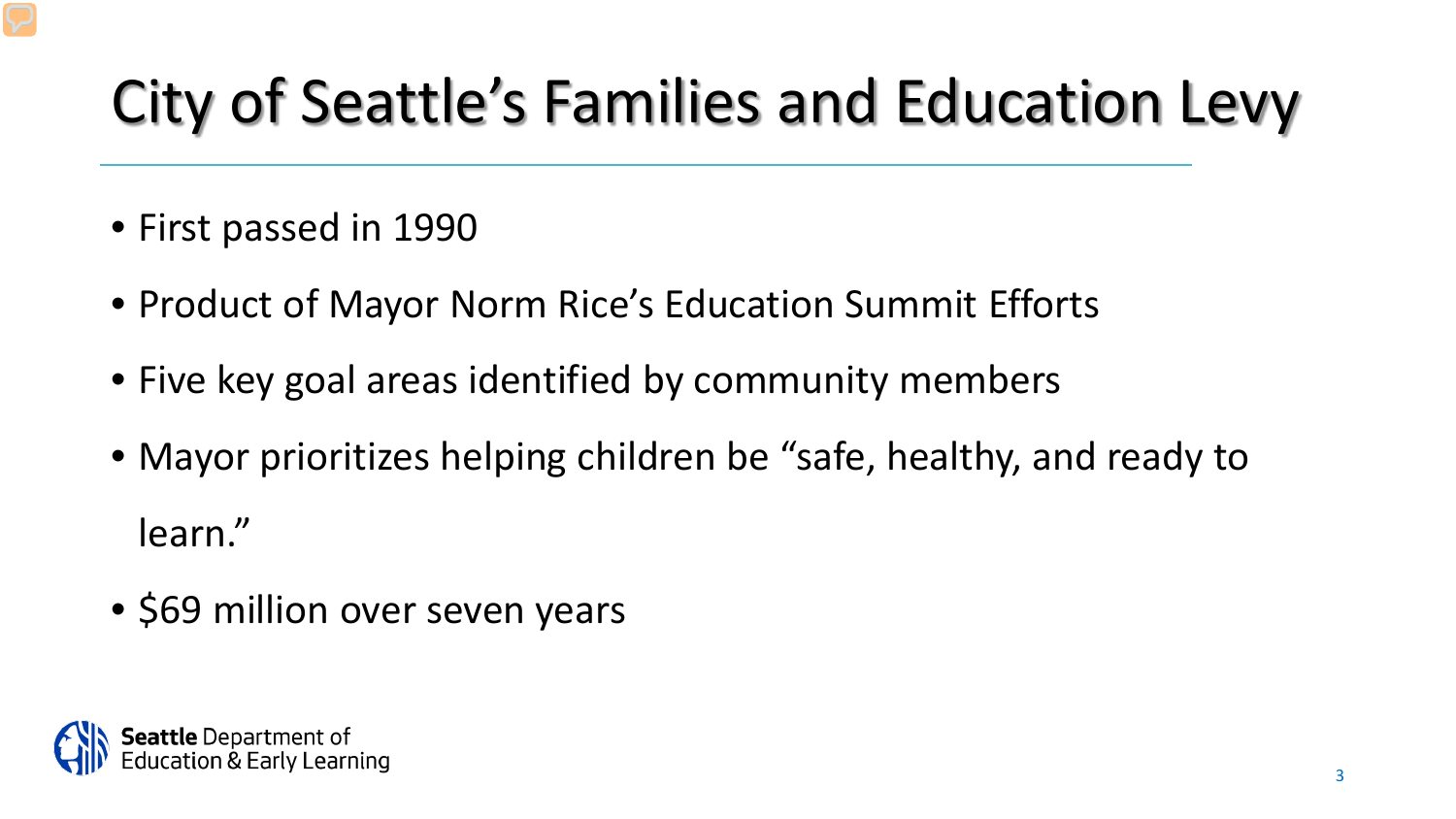#### 1990 Levy Components

- Early Childhood Development (25% of Levy )
- School Based Student/Family Services (23% of Levy)
- Comprehensive Student Health Services (29% of Levy)
- Out of School Activities (19% of Levy)
- Created the Office for Education and a Levy Oversight Committee

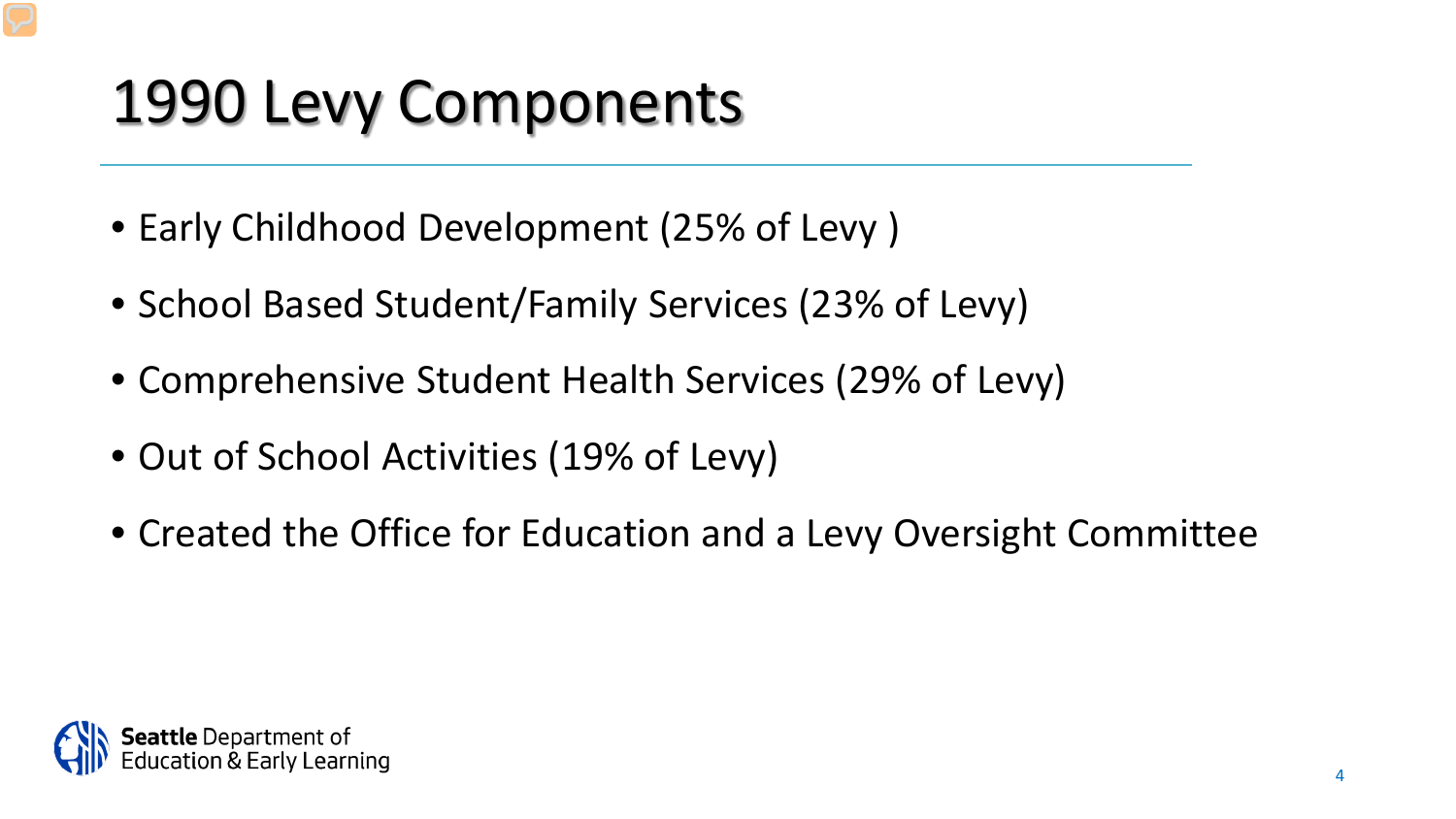#### 1997 Levy

- Renewed at \$69 million over 7 years
- Stronger focus on meeting the social and developmental needs of young adolescents.
- Approximately 60% of all Levy funds support programs in Seattle Public Schools
- Over 150 community agencies receiving Levy funds.

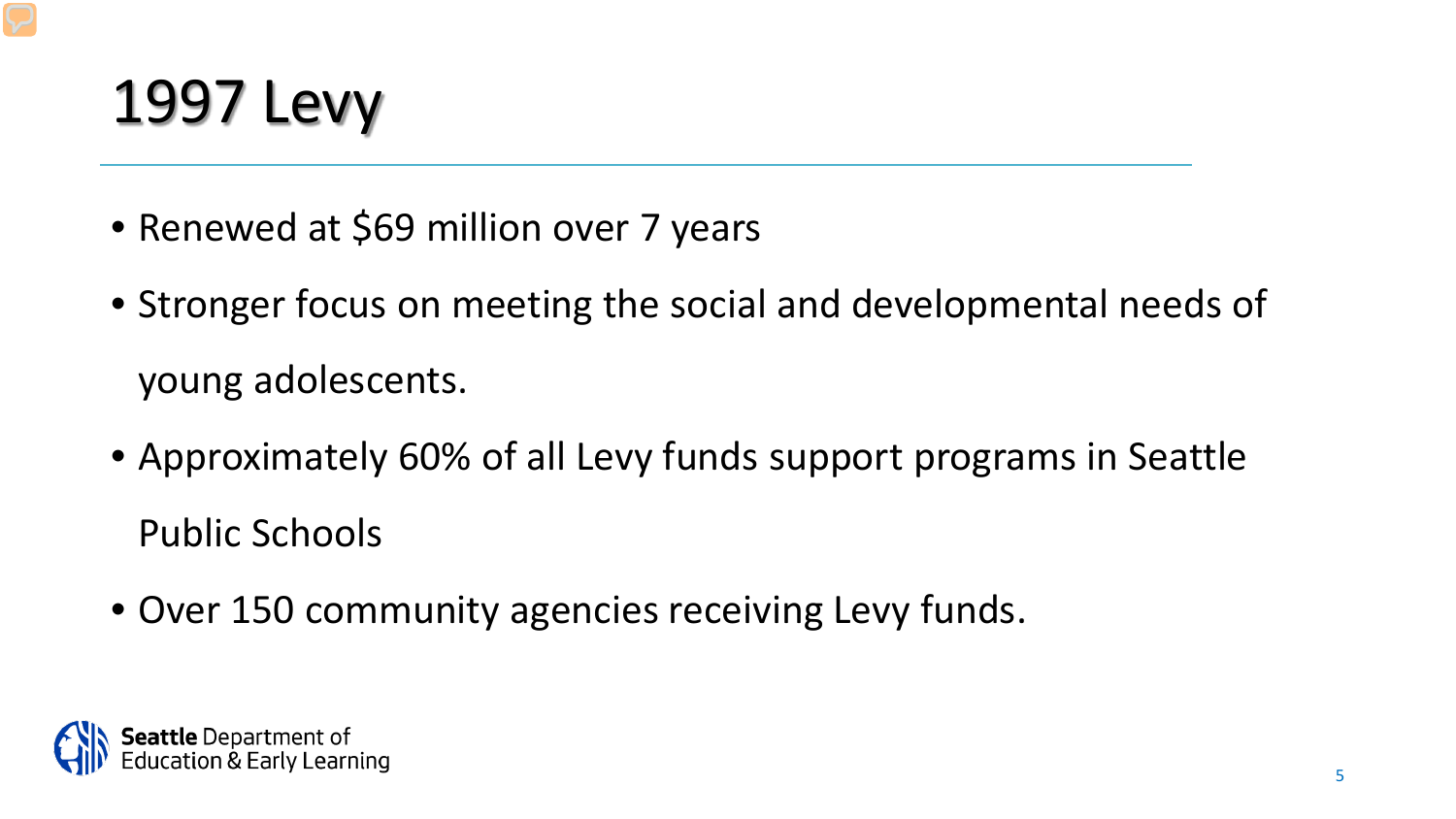#### 1997 Levy Components

- Ensure that children and youth are ready to learn and do well at school. (Early Childhood Development 16%)
- Empower middle and high school students to be healthy and make healthy choices. (Comprehensive Student Health Services 32%)
- Engage children and youth in safe and constructive out-of-school activities. (Out of School Activities 25%)
- Enable families to nurture, support and guide their children and help them succeed in school; help schools provide a caring, encouraging environment for students and families.(School-Based Student/Family Services 27%)

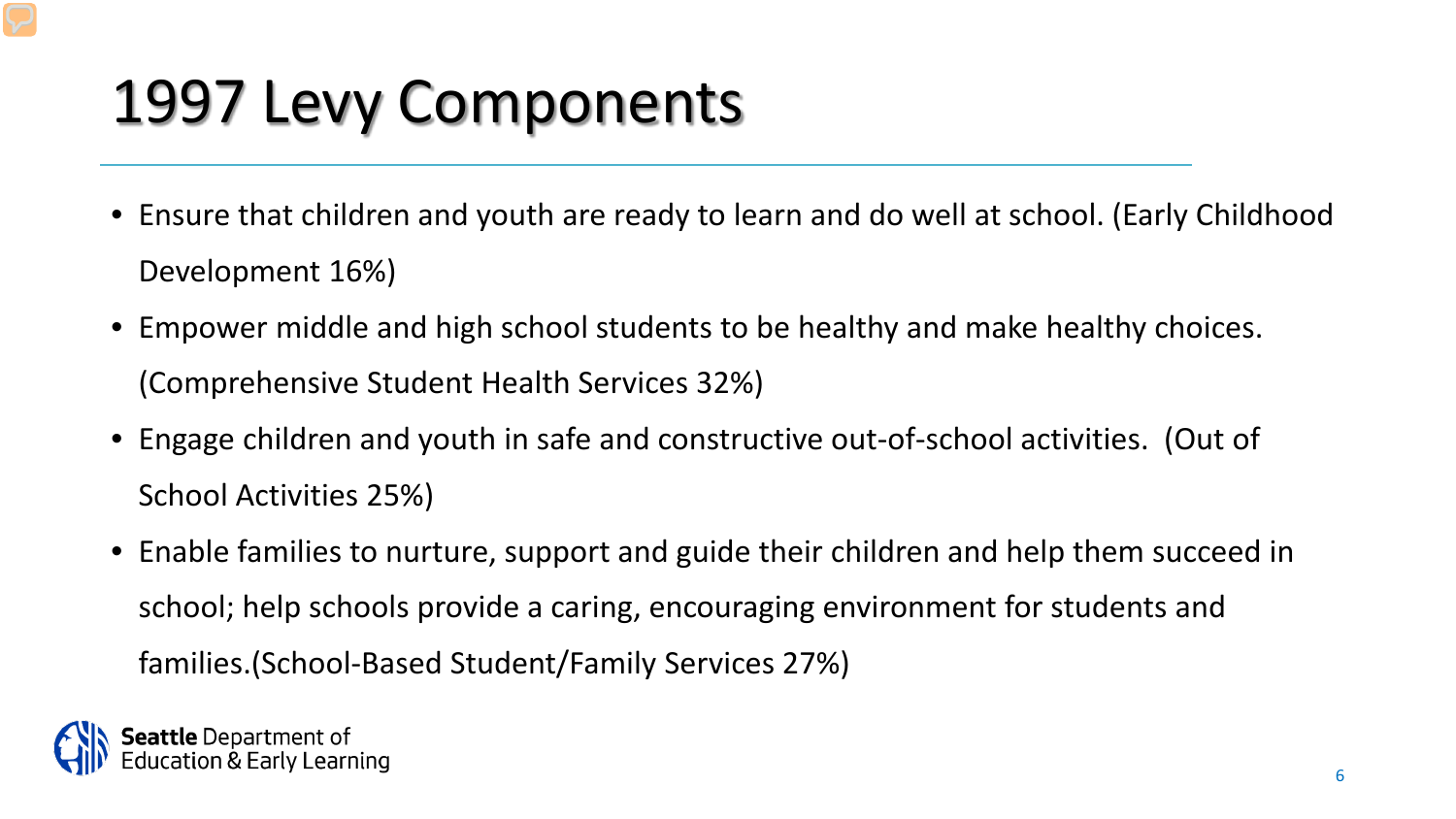# 2004 Levy

- Expanded to \$117 million
- Based on community input, much stronger focus on academic achievement
- Adopted an Outcome Funding approach
	- Levy funds are "invested" in achieving specific numerical targets in educational outcomes or indicators of improvement
- Funding awarded on competitive basis and targeted to greatest needs
- Community agencies required to meet new qualifications to receive funds

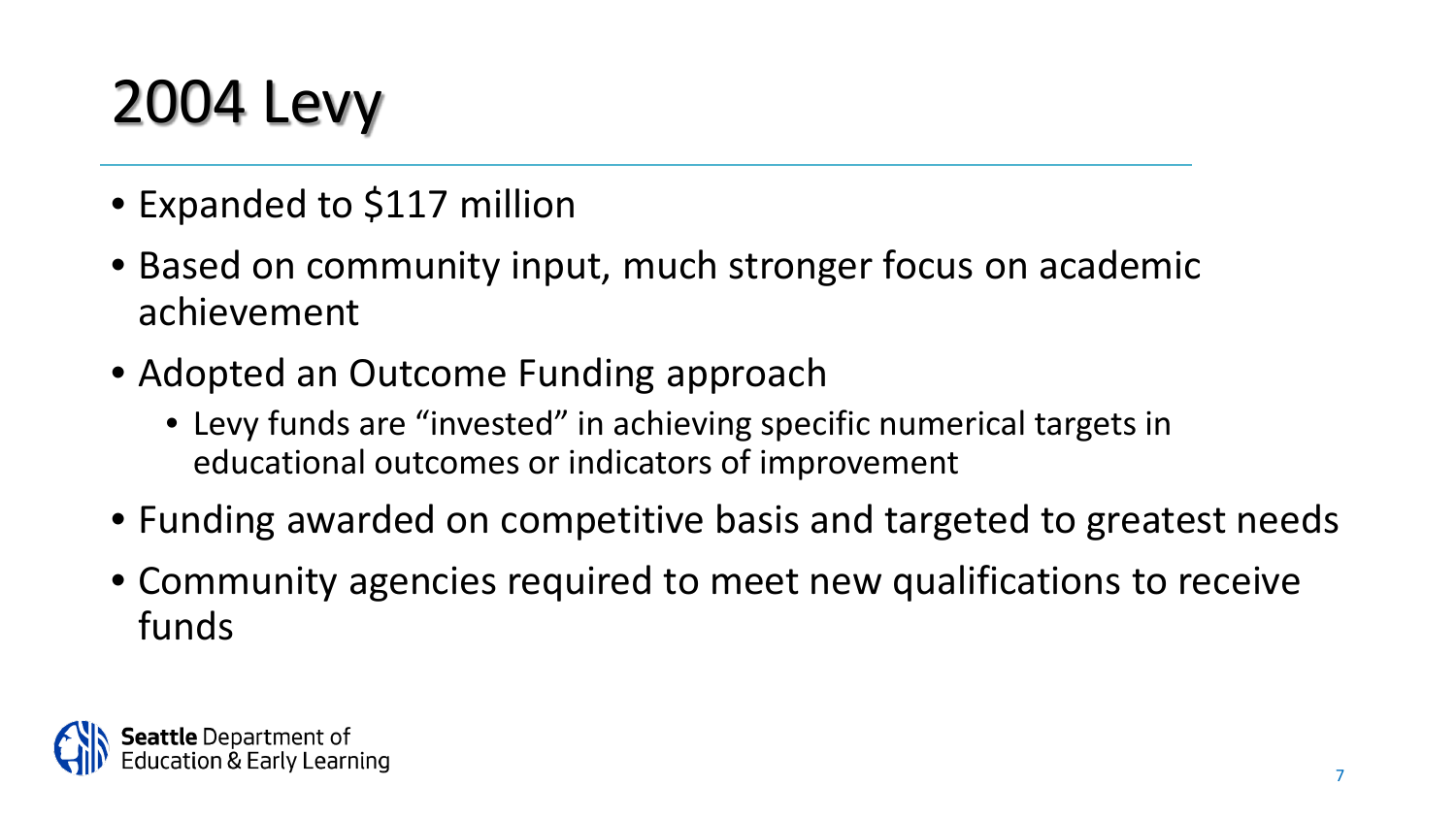#### 2004 Levy Outcomes

- School Readiness
- Academic Achievement and Reduction of the Academic Achievement Gap
- Dropout Reduction

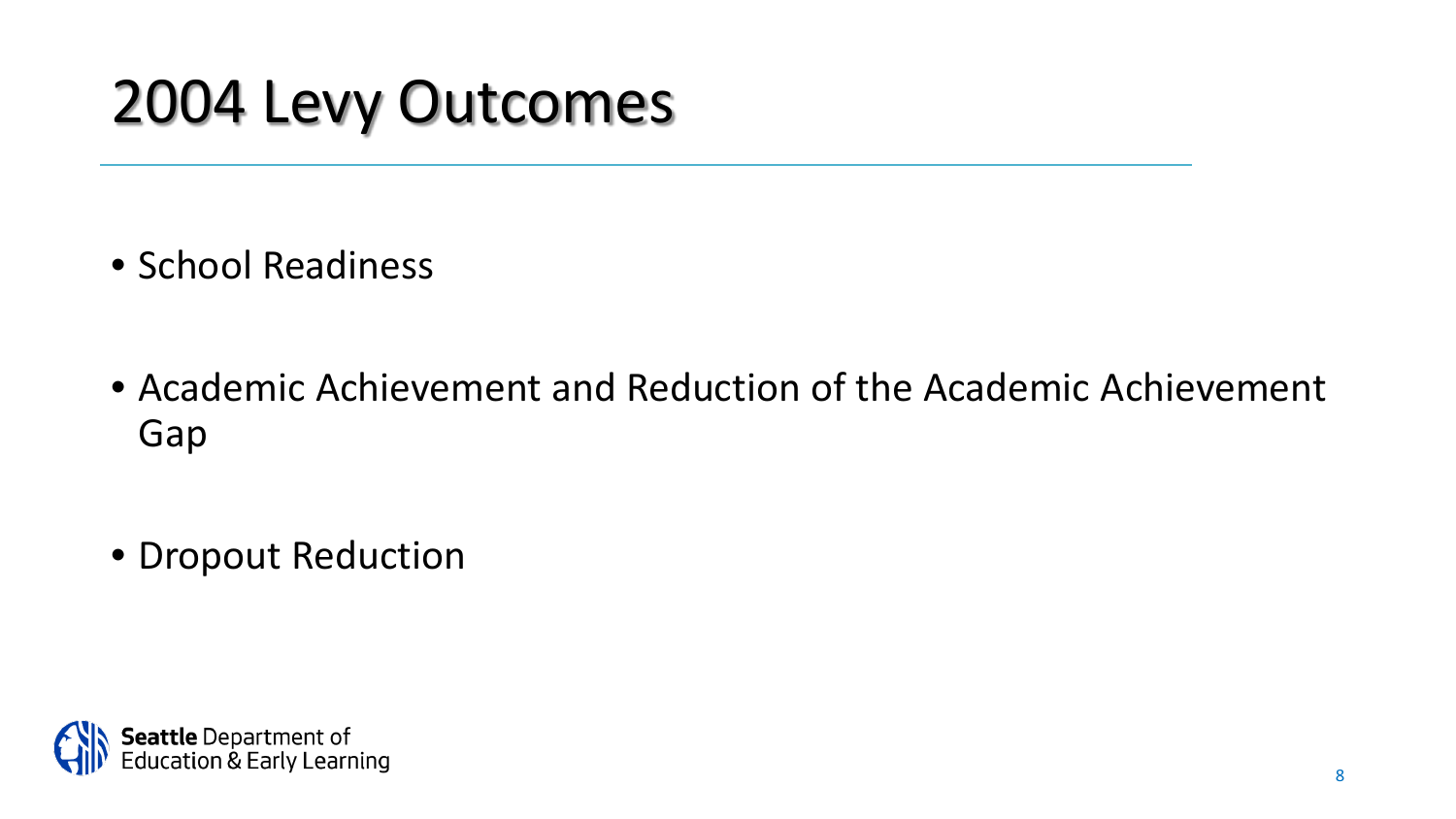#### 2004 Levy Outcome Funding Framework

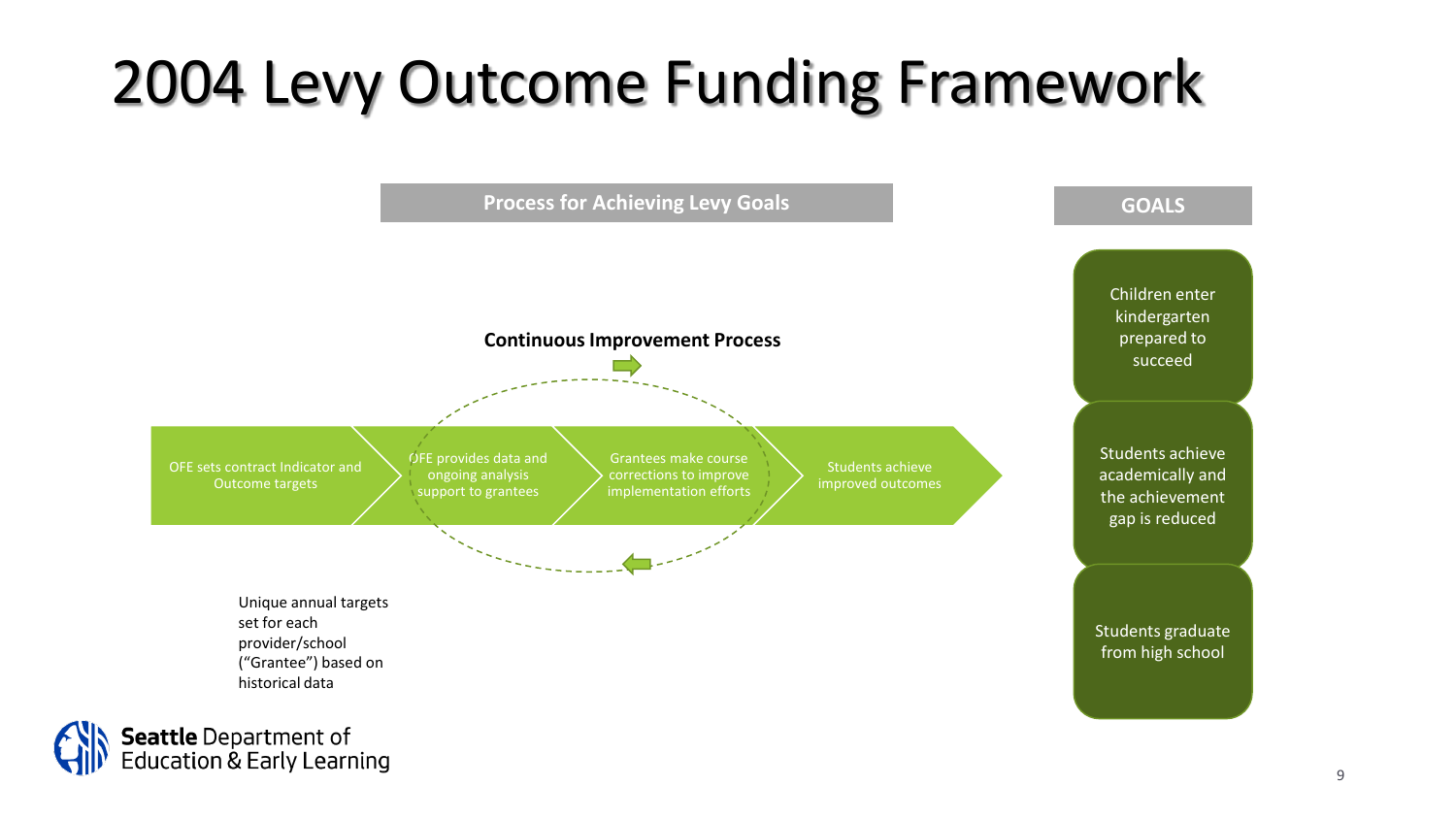## 2004 Levy Components

- Early Learning
- Student Health Services
- Seattle Team for Youth
- Out-of-School Time
- Middle School Support Program
- Family Support and Family Involvement

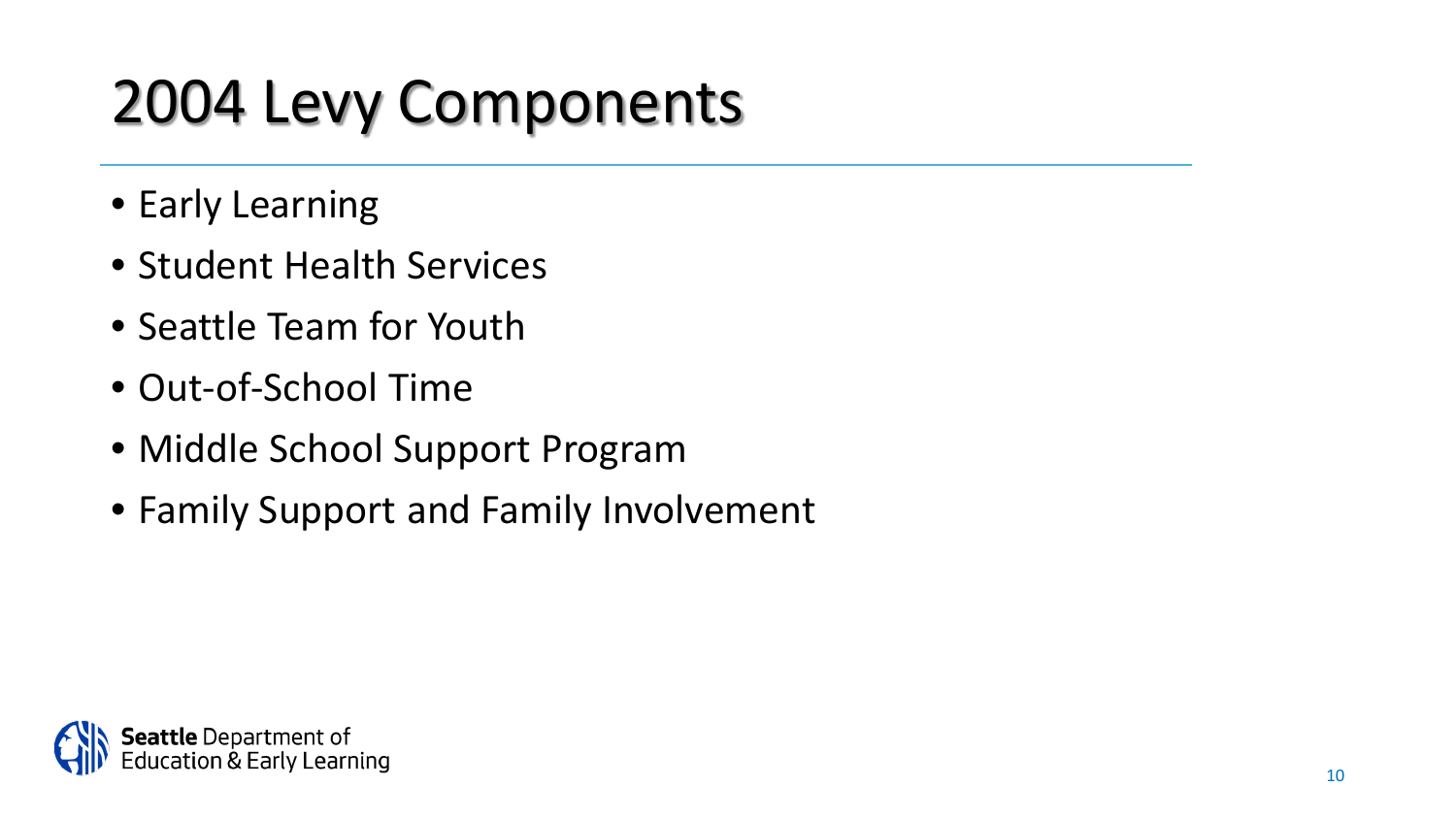## 2004 Levy Mid-Course Changes

- Discontinued Family Engagement Activities
	- Not sufficiently targeted toward students and families in need
- Discontinued the Seattle Team for Youth
	- Minimal results in reengaging disconnected youth to school
- Created a new 9<sup>th</sup> Grade High School investment
	- Based on research indicating the importance of 9<sup>th</sup> grade success to high school completion
- Created the "innovation school" model
	- Greater control by school principals over resources
	- Individual school goals based on student data

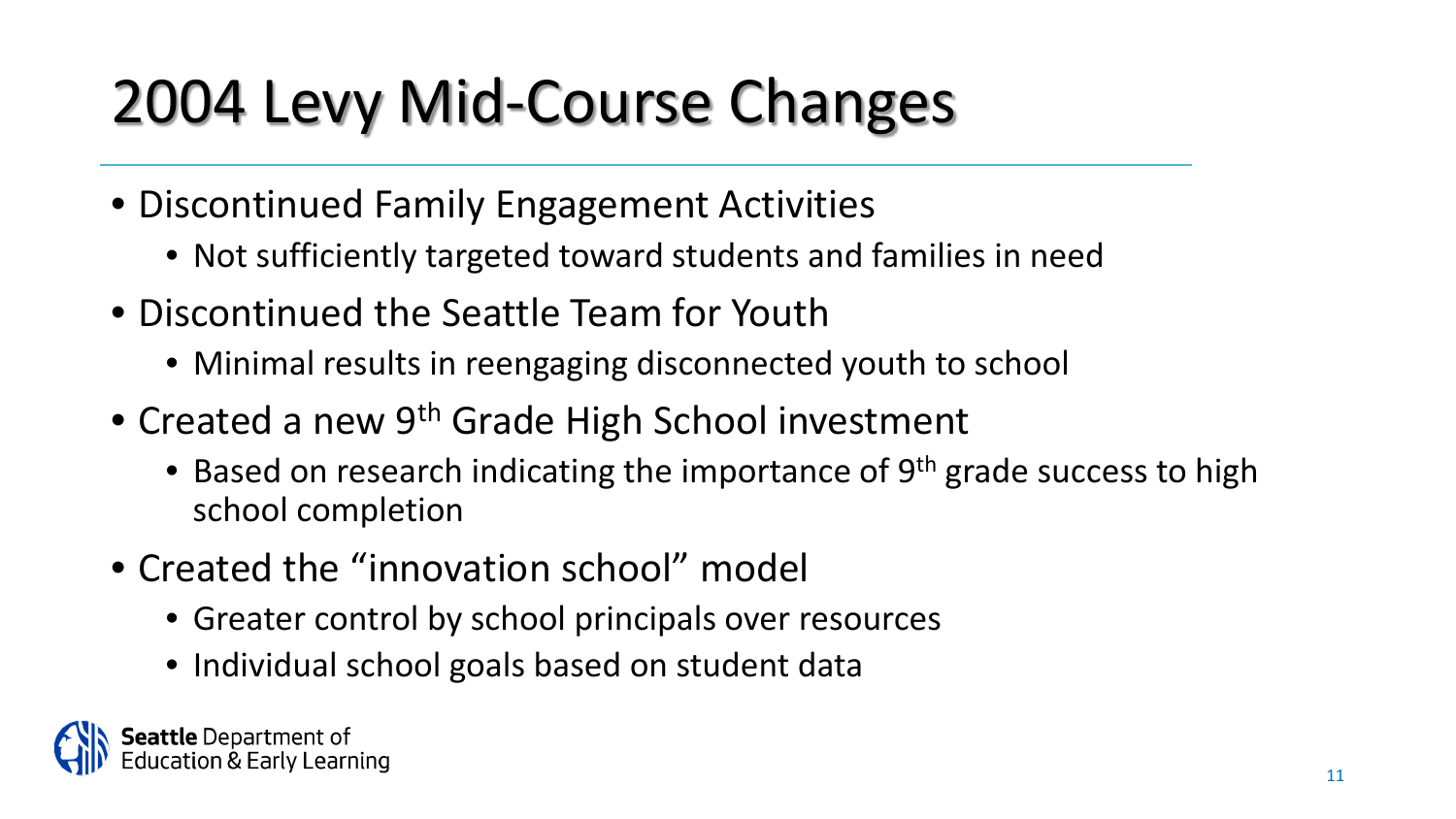# 2011 Levy

- Expanded to \$235 million
- Graduation goal modified to include college and career readiness
- Innovation school model embedded in elementary, middle and high school investments
- Elementary school investments include family support services as option for principals to prioritize
- New Community Based Family Support

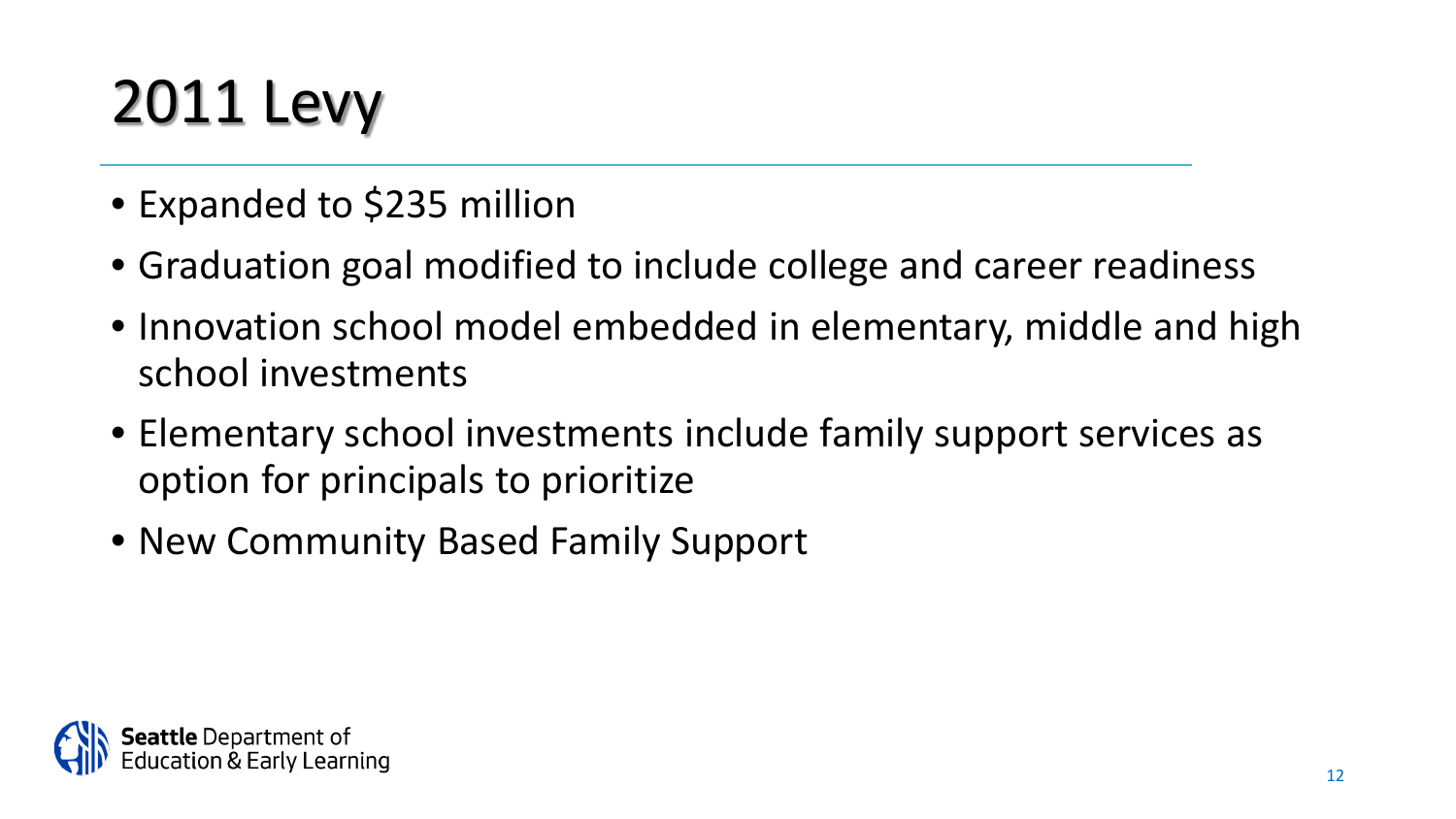# 2011 Levy (continued)

- High school innovation and health investments include Interagency Academy
- Health services expanded to eight elementary schools and oral health
- New School based Health Clinic at World School
- Summer programming initiated for elementary, middle and high school students

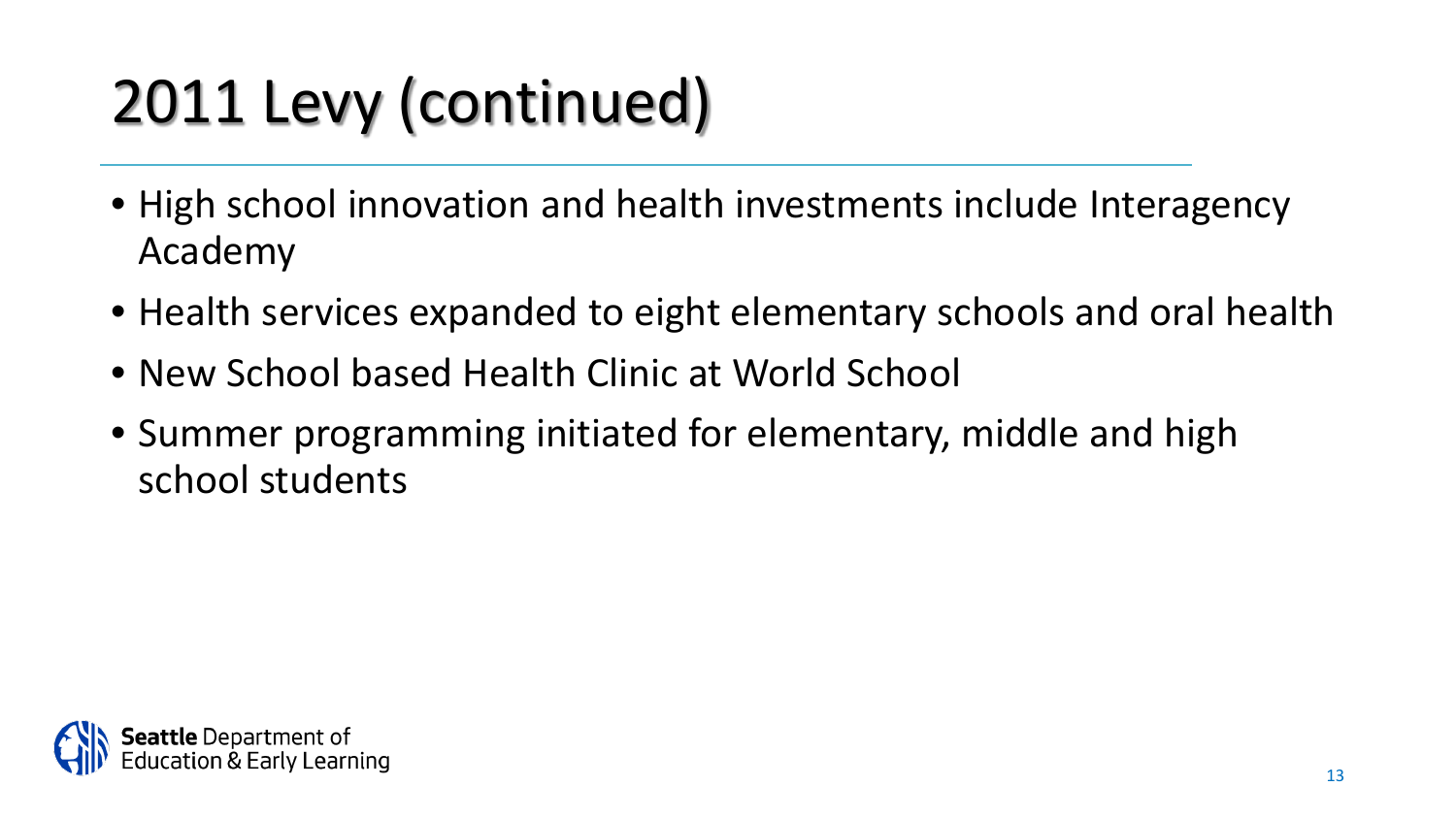# Four Guiding 2011 Levy Documents

- **1. Seattle City Council Ordinance 123567 – November, 2011**
	- Created Levy Ballot measure

#### **2. Levy Implementation and Evaluation Plan – December, 2011**

- Delineates goals and specific measures used to assess progress.
- Sets targets and milestones.
- Specifies elements critical to district/city partnership.
- **3. Partnership Agreement with Seattle Public Schools**
	- Identifies the roles and responsibilities of each partner
- **4. Data Sharing Agreement with Seattle Public Schools**
	- Provides DEEL access to student data to measure student outcomes, evaluate program effectiveness, award performance payments
	- Supports data access for Levy-funded community-based organizations (CBOs)

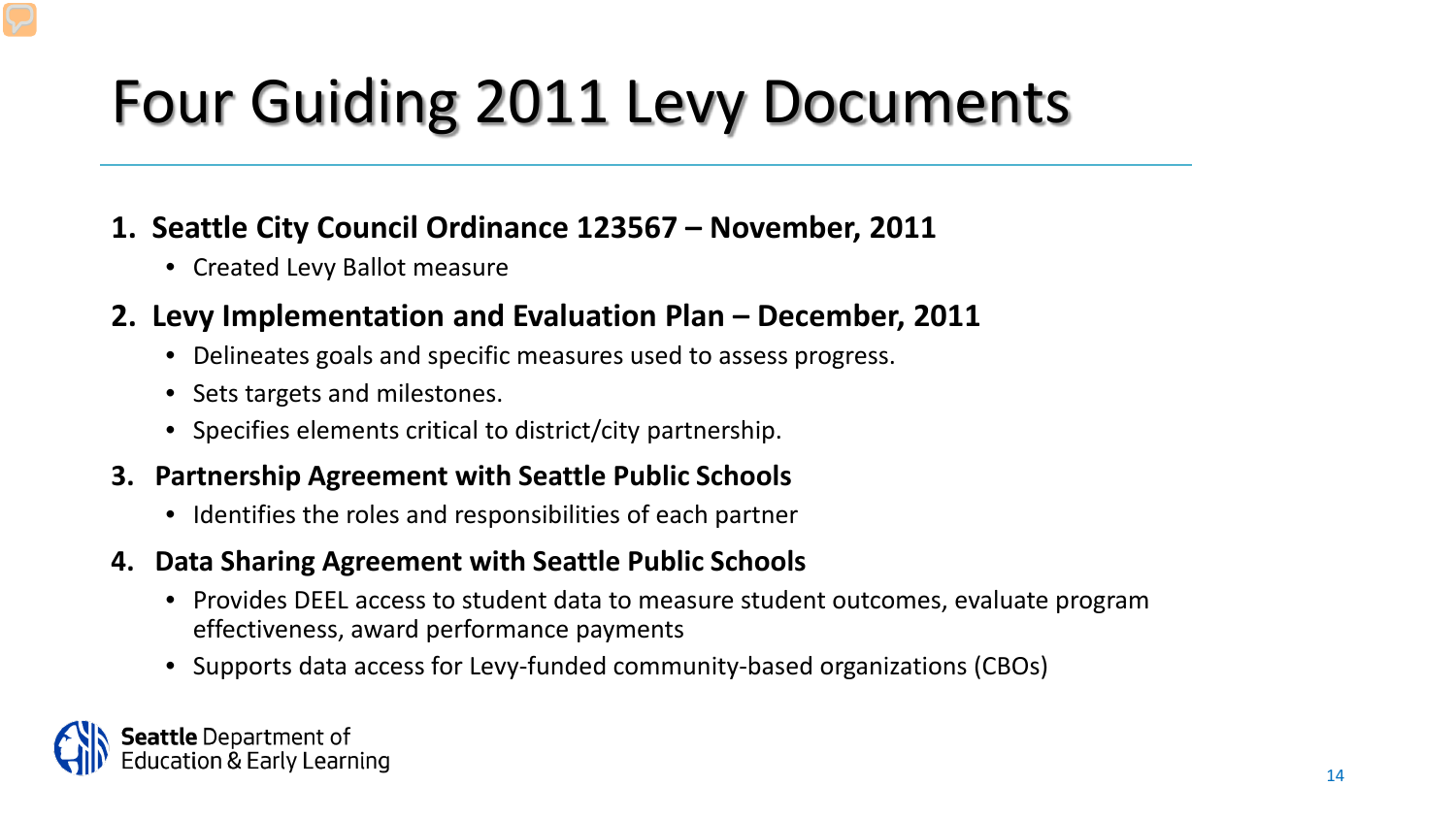#### 2011 Levy Priorities

- Children at risk, including English Language Learners,
- Children, birth to age 5, likely to attend low performing schools,
- Students with the highest level of academic need,
- Schools with the highest level of academic need,

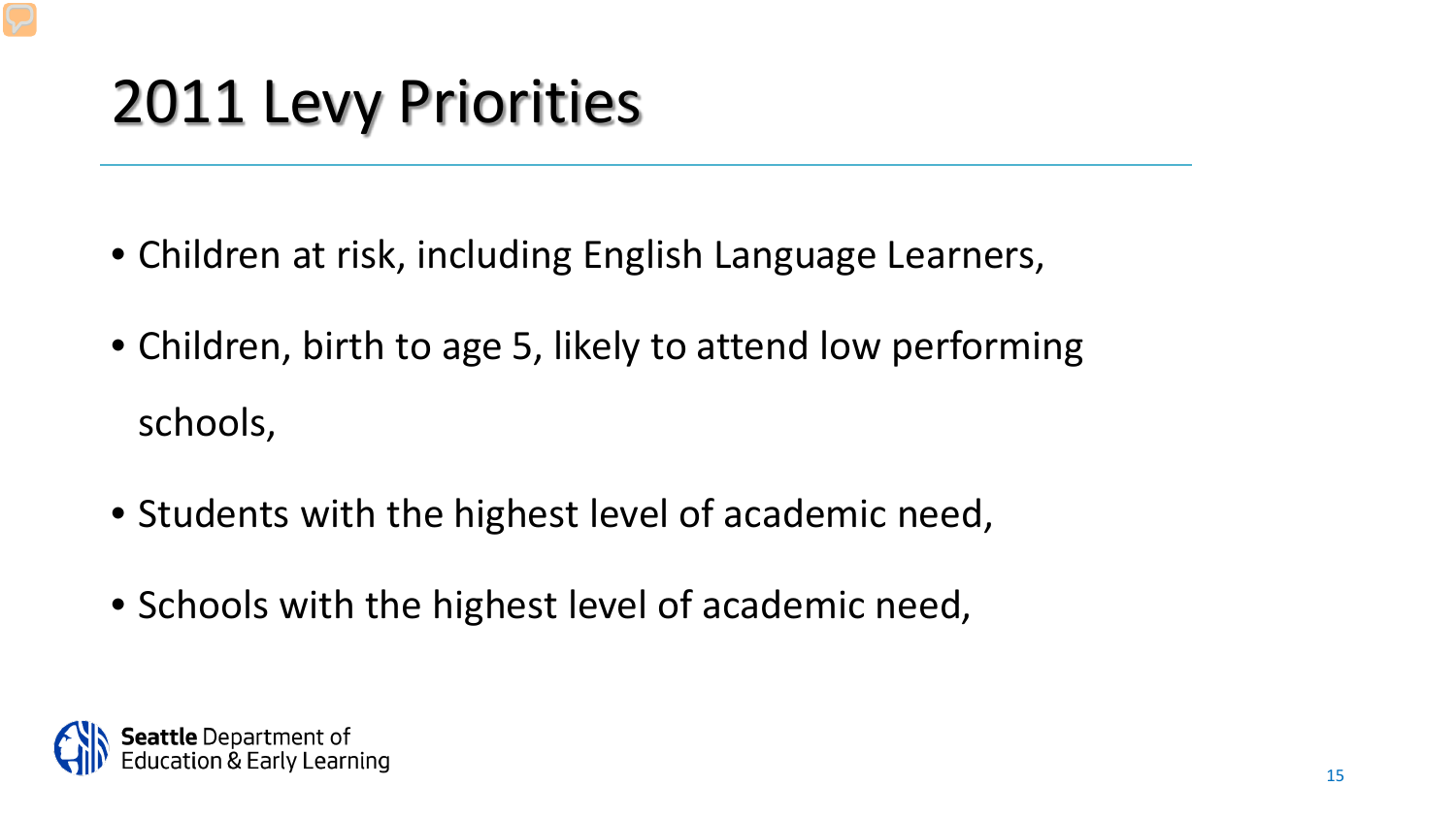## 2011 Levy Priorities (continued)

- Maximize impact by funding a targeted number of schools and students,
- Build on the success of previous investments, where possible,
- Use evidence-based and/or promising practices to improve academic outcomes, and
- Invest in family strengthening practices.

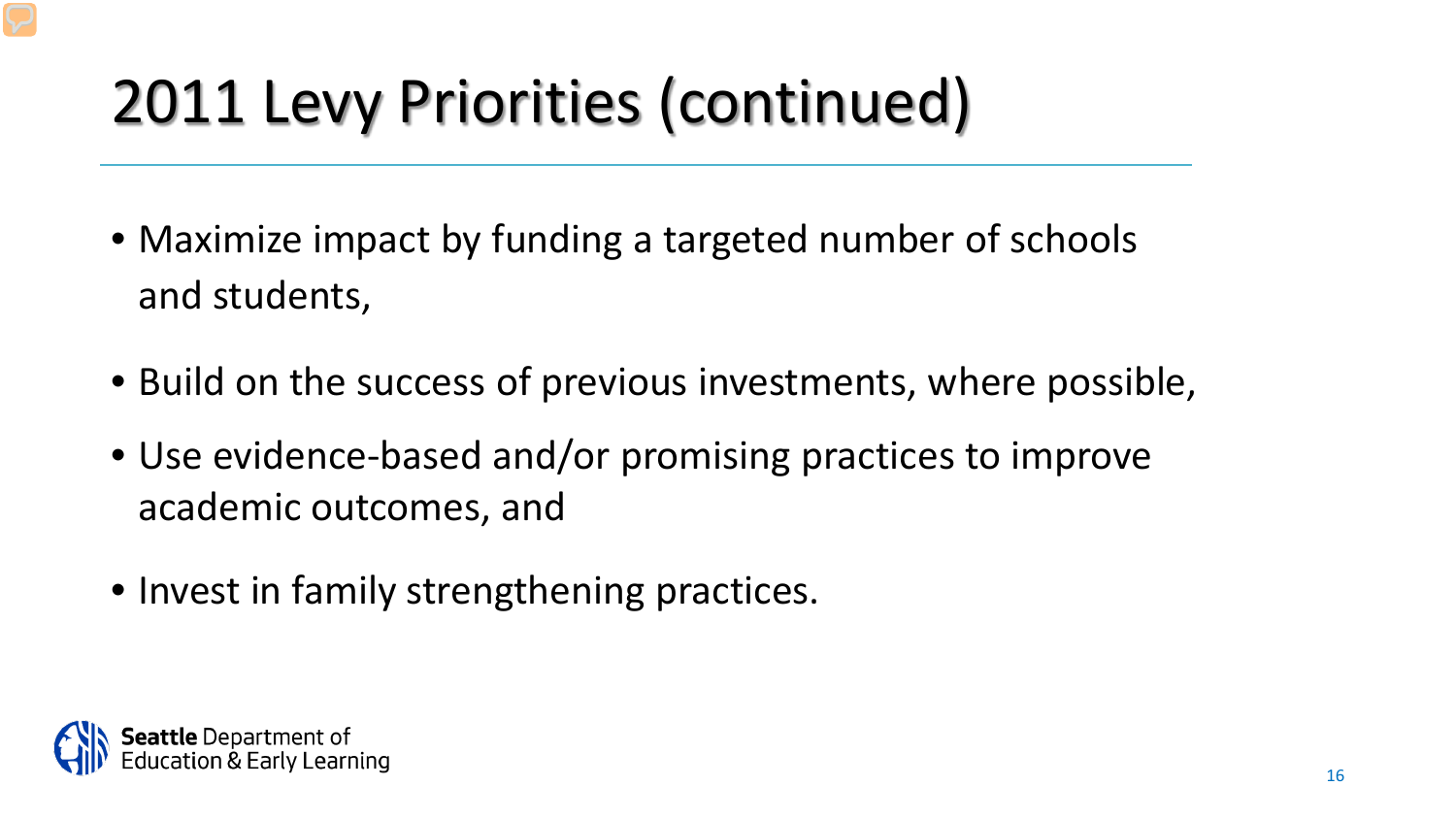# 2014 Seattle Preschool Program (SPP) Levy

- \$58.3 million, four year Levy to provide a demonstration phase of high quality preschool services
- Long-term goal is universal access for 4 year olds and for families of 3 year olds making less than 300% FPL
- Levy Ordinance requires setting eligibility standards, class size, curricula, and access